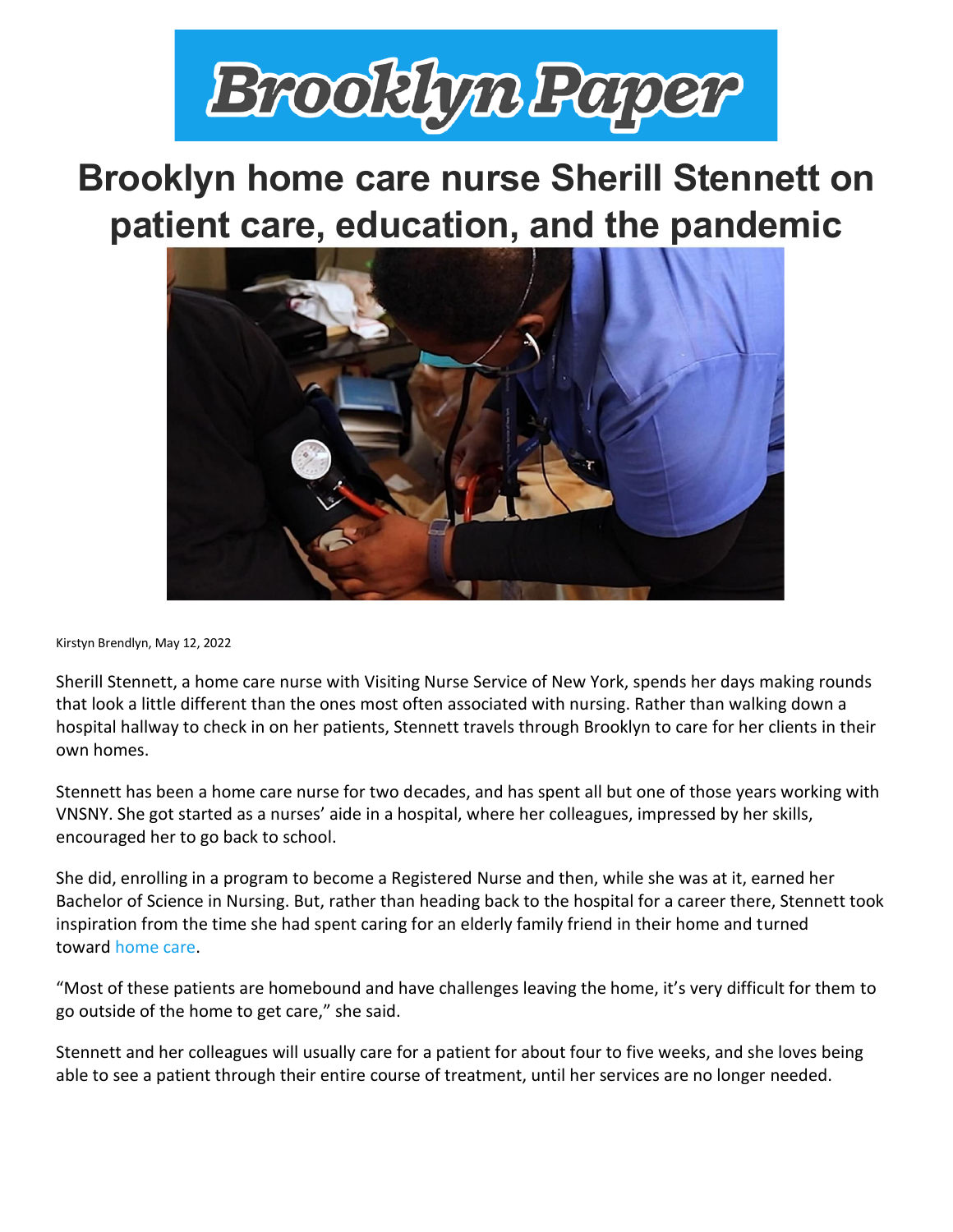

Home care allows nurses like Stennett to see the whole picture of a patient's life and treatment, she said, and she spends as much time educating as she does administering care. Courtesy of Visiting Nurse Service of New York

"In the hospital, they're there for a couple of days, and you wonder 'Oh, I wonder how Mr. X. is doing … how are they coping? When you're in the home, you get the whole entire picture," she said.

The continuity of care matters, she said, and so does taking in every element of a patient's life. At the hospital, the doctors and nurses can write down all of their recommendations and advice, but it's out of their hands as soon as the patient walks out the door.

"You can do a cupboard run, oh let's see what's in your cupboard, does it match [the recommended diet,]" Stennett said. "Let's see your grocery list, you pop in the day they deliver the groceries and you can say 'Oh no, this isn't good for your diet."

Patients instructed to eat less sodium, or fewer carbs might not know how to translate that advice into their everyday lives, and that's where the home care nurse homes in — teaching them how to read labels, what to avoid and what to embrace.

"It's not like we're going in and just taking over … there's a lot of teaching," Stennett said. "Yes, we deliver quality care, but our aim is always to leave them as independent as possible. It's more hands-on, more realistic, and the end product is a better outcome."

Home care has also been a better outcome for Stennett — early in her career, when she was working in the hospital, she left for the hospital at 6 am and usually didn't return until after 8 pm, giving her nearly no time with her children. Once she made the shift, she had shorter, more flexible working hours and more time for herself.

It may seem isolating, but working out in the field isn't really so different from having a team of nurses surrounding her in the hospital, she said. If one nurse is in a patient's home and realizes they've run out of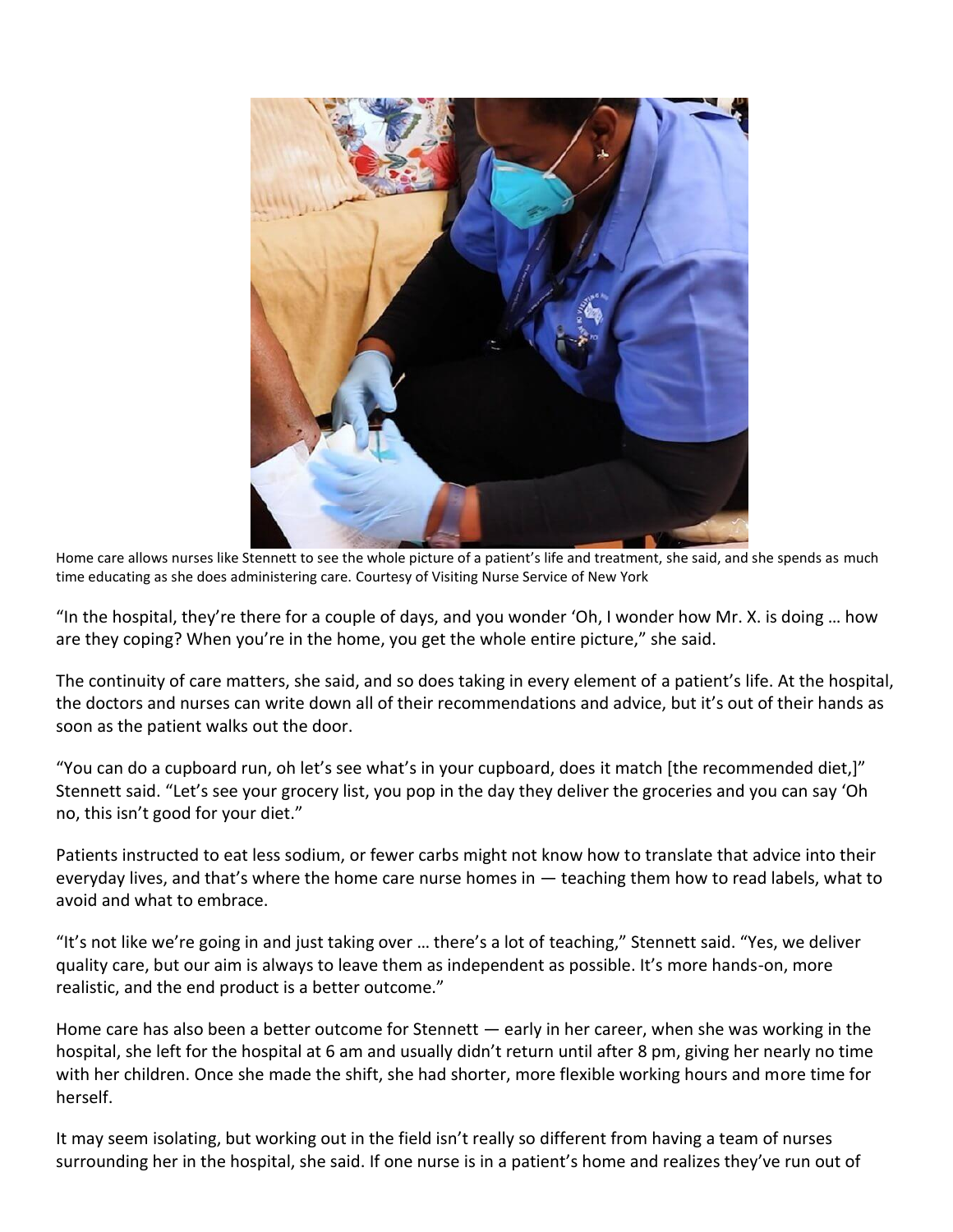something they need, they can send a message out to colleagues and know that someone else can come drop it off — the same is true if they're having trouble managing a patient by themselves. Someone else is always around to help.

## **Home care during the pandemic**

Being outside of the hospital didn't cushion the impact of the pandemic, Stennett said.

"We were very fearful," she said. "Nobody knew what was going on, nobody knew what to expect."

VNSNY quickly outfitted their nurses with Personal Protective Equipment and set up a support number for staff. A mask policy for patients was put in place — care could not be given unless they were masked.

"You felt isolated because you'd be outside and there was nothing going on outside, you were fearful of going in and out because you don't know what you're going into," Stennett said. "We got that support, that made a big distance. But it was scary — it was terrifying, in the beginning. Now, we have adjusted to the new norm."



The early days of the pandemic were "terrifying," Stennett said, but with support and protective equipment, she and her home care colleagues have made it through and are adjusting to the "new norm."Courtesy of Visiting Nurse Service of New York

Nursing is challenging, but it's nothing she can't handle — especially with support from her colleagues and managers. If she was given the opportunity to return to nursing in the hospital, she'd turn it down, she said.

"I've had challenges but I was given the support to deal with it," she said. "I haven't had anything that has deterred me from working."

Of course, Stennett and her colleagues are being celebrated this month for [National Nurses Week](https://www.brooklynpaper.com/after-covid-brooklyn-nurses-misconceptions/) and National Nurses Month.